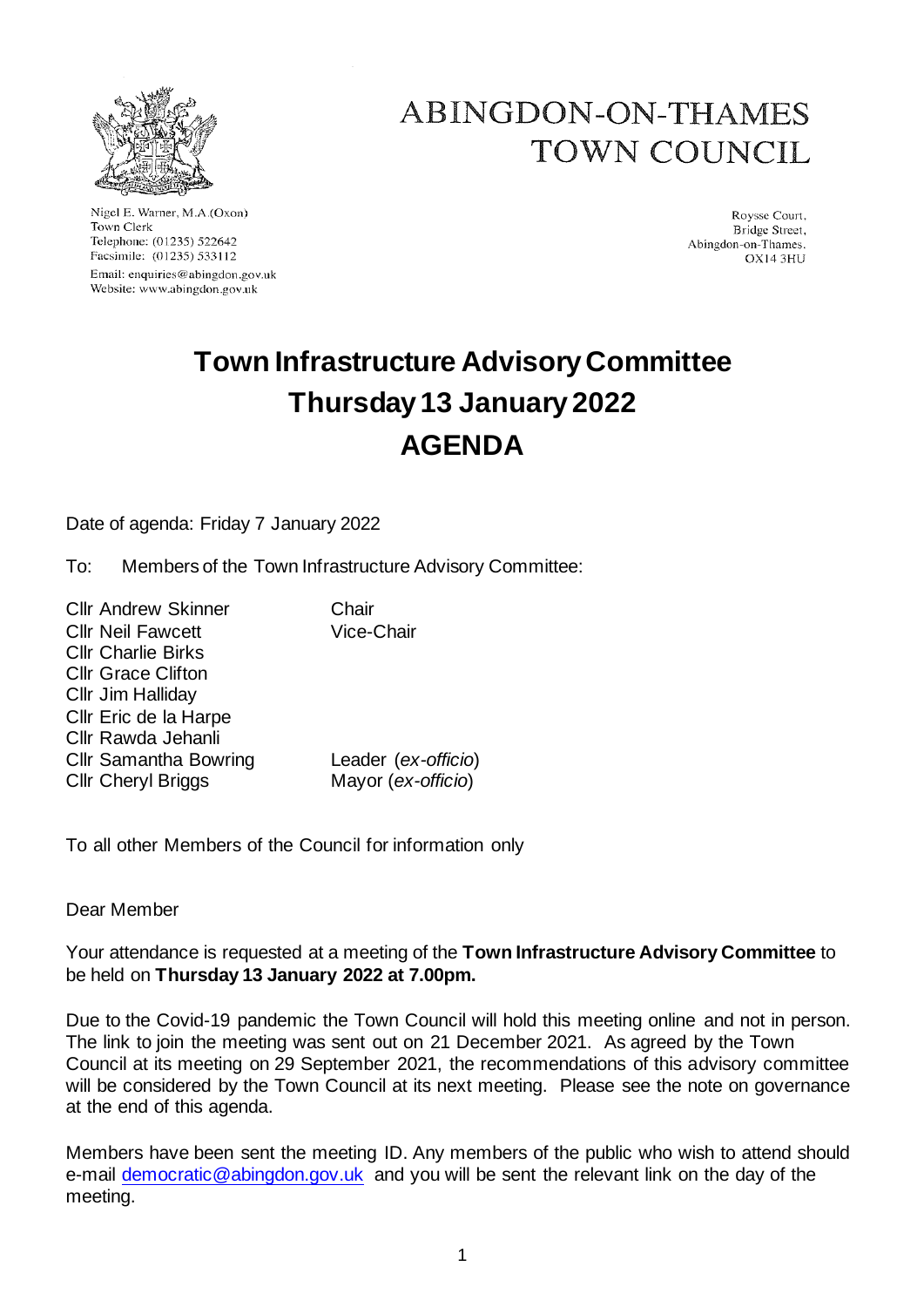The meeting will be conducted in the same way, as far as possible, as a meeting in person. Members of the public may view the meeting online and may, with notice, make representations, ask questions, and give evidence in respect of any item of business at agenda item 3.

If you would like to provide written comments on any of the planning items in this agenda, please submit them to the town council as soon as possible so that committee members are able to view them before the meeting. If written submissions are received on the day of the meeting they may not be read.

**Please note that the Town Council is a consultee on planning applications and any comments may best be submitted directly to the Vale of White Horse District Council [using the website which can be found here.](https://www.whitehorsedc.gov.uk/vale-of-white-horse-district-council/planning-and-development/comment-on-planning-applications/)**

Should any Member be unable to attend and wish to send a substitute to the meeting, they should email [democratic@abingdon.gov.uk.](mailto:democratic@abingdon.gov.uk)

The agreed terms of reference for this committee can be viewed [here.](https://www.abingdon.gov.uk/wp-content/uploads/2021/09/Terms-of-reference-Town-Infrastructure-Committee-2021.pdf)

Any queries in relation to this agenda should be directed to Andy Crick, Committee Clerk.

Yours sincerely

*Nigel Warner*

Nigel Warner Town Clerk

### **Lead Councillors for areas of committee responsibility**

Please note that, as agreed at the meeting of the Town Infrastructure Advisory Committee on 16 September 2021, the lead Councillors for areas of responsibility are set out below. Lead Councillors are asked to ensure that matters are addressed and that deadlines are met. Responsibility for specific areas will be delegated to the Town Clerk, who will consult with officers and the Councillors named below. (The relevant paragraph in the scheme of delegation is included in brackets.)

**Neighbourhood Planning** (paragraph 5) – Cllr Clifton.

**Planning:** to be the link with the Planning Panel (paragraph 2) and related matters set out in paragraph 4 of the scheme of delegation (strategic/development plans, proposed listed buildings, conservation areas, tree protection orders and building preservation orders), plus those areas covered by paragraph 7 – Cllr Halliday.

**Highways/transport/parking** (paragraphs 8 and 9) - Cllr Jehanli.

**Active travel** (paragraph 14) – Cllr de la Harpe.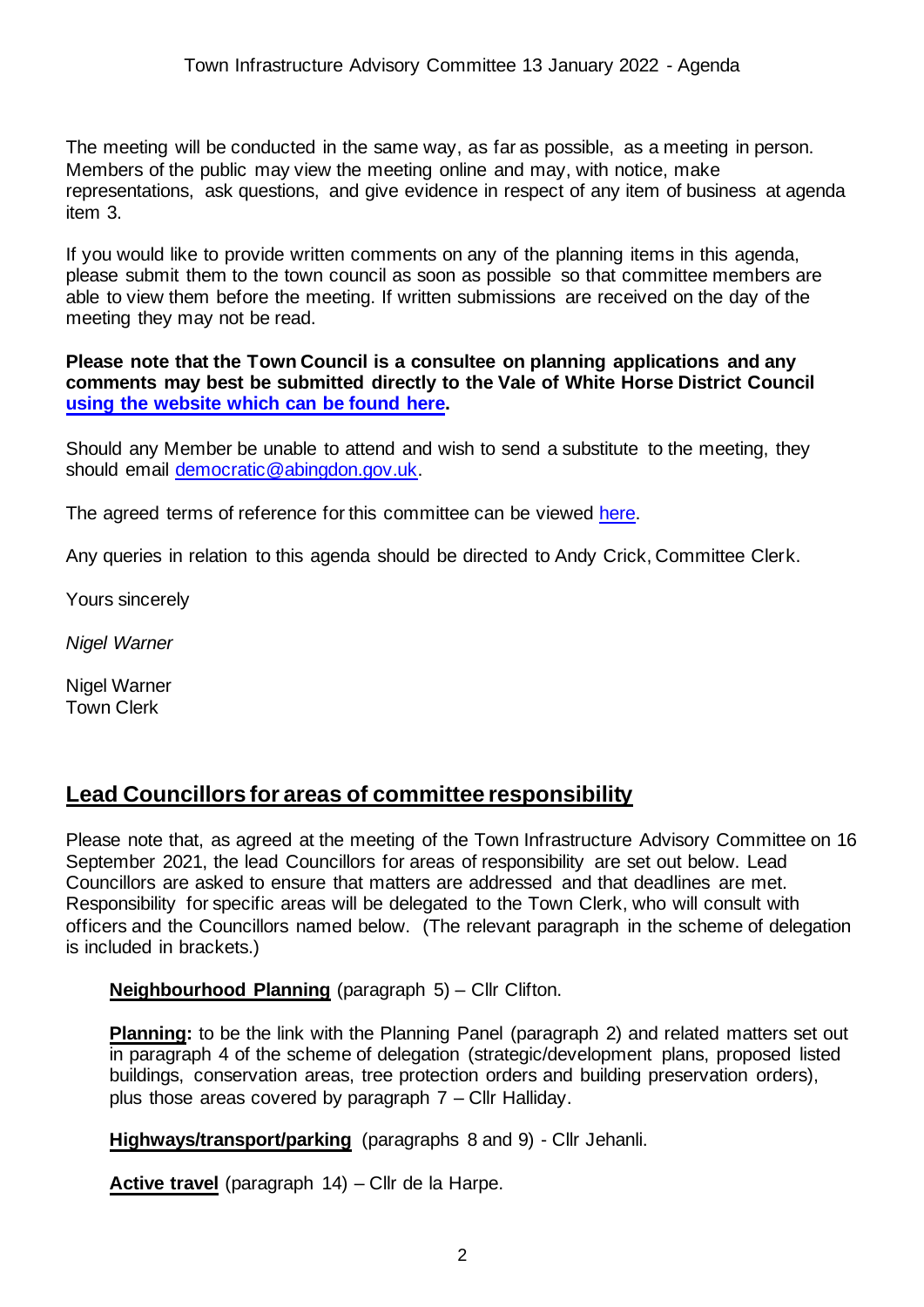**Licensing** (paragraph 11) and house naming/ street numbering (paragraph 3). Street naming would need approval by the full committee - Cllr Fawcett.

Responsibility for all other consultations as set out in paragraph 12 will be confirmed at a future meeting.

# **Abingdon Town Council - Our Vision**

To develop an inclusive community so that Abingdon is the place where everyone wants to live and where the wellbeing of residents is prioritised. In developing this community, the town will be one which is environmentally sustainable, vibrant, resilient and safe.

## **Our key objectives**

1 To respond effectively and speedily to the climate emergency.

2 To develop a resilient, sustainable town which will provide a home for residents now and in the future.

3 To manage the Council's assets efficiently and effectively to meet for the needs of the community now and in the future.

4 To work with community partners to support those who are vulnerable and in need and to create opportunities to increase social inclusivity.

**The timings provided for each agenda item are approximate and may change if some items take more or less time.**

# **SECTION I - Open to the Public Including the Press**

#### 1. **Apologies** 19.00

To receive any apologies for absence.

#### 2. **Declarations of interest** 19.02

To receive any declarations of interest from Members in relation to any items to be considered at the meeting in accordance with the Local Code of Conduct.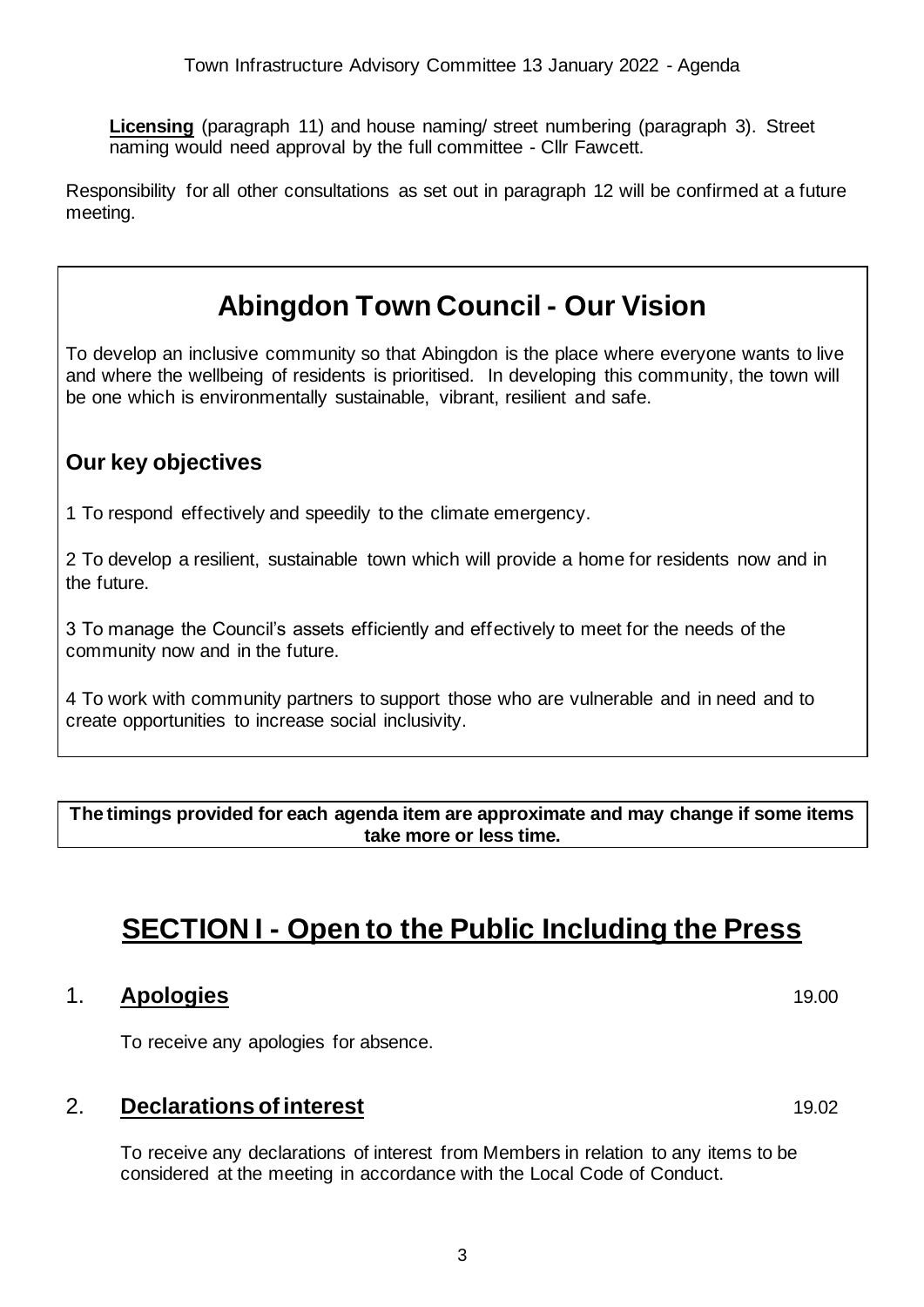#### 3. **Public participation** 19.04

Members of the public are permitted to make representations, ask questions and give evidence in respect of any item of business included in the agenda for any meeting of the Council (with the exception of the Annual Meeting) and its standing committees. Notice should be submitted in writing no later than 12 noon on the day of the meeting. This should be by e-mail to [democratic@abingdon.gov.uk.](mailto:democratic@abingdon.gov.uk)

#### **4.** Notes of meeting 19.15

To agree the draft notes of the meeting of the Town Infrastructure Advisory Committee of [18 November 2021](https://www.abingdon.gov.uk/wp-content/uploads/2021/11/Draft-Notes-18.11.21-Town-Infrastructure-Advisory-Committee.pdf) be agreed as a correct record, to be signed by the Chair.

#### **5. Forward Plan and Actions Register** 19.17

The Forward Plan was approved by Full Council on 27 January 2021 and reviewed in June 2021.

#### **Actions register**

The actions register report can be found [here.](https://www.abingdon.gov.uk/wp-content/uploads/2022/01/Item-5-Actions-Register-13.1.22-Town-Infrastructure-Advisory-Cttee.pdf)

|                                                                    | Apr to June 2021               | Review of local transport support                       |  |
|--------------------------------------------------------------------|--------------------------------|---------------------------------------------------------|--|
| <b>Review of local</b>                                             | Jun 2021: review               | Query resourcing of the local transport support -       |  |
| transport support                                                  |                                | suggest transfer to July-Sept 21                        |  |
|                                                                    | Jan to Mar 2022                | Report to January 2022 meeting.                         |  |
|                                                                    |                                |                                                         |  |
| <b>Albert Park</b><br><b>Conservation</b><br><b>Area Appraisal</b> | Oct to Dec 2020                | Submit to DC                                            |  |
|                                                                    | $\overline{Jun 20}$ 21: review | Chase Albert Park Appraisal with Vale                   |  |
|                                                                    | Oct to Dec 2021                | DC to approve Albert Park Conservation Area             |  |
|                                                                    |                                | Appraisal                                               |  |
|                                                                    | Jan to Mar 2021                | End of Stage 1; commission consultancy re stage 2 so    |  |
| Neighbourhood<br>Plan                                              |                                | that starts 1/4/21                                      |  |
|                                                                    | Apr to Jun 2021                | Stage 2 of Plan                                         |  |
|                                                                    | Jun 2021: review               | April 2021 - NP area agreed by council and steering     |  |
|                                                                    |                                | Stage 1 report being adopted Jun 21 and<br>group        |  |
|                                                                    |                                | work progressing. NW to review timeline from here       |  |
|                                                                    |                                | with Feria Urbanism                                     |  |
|                                                                    | July to Sept 2021              | July 2021 - Public exhibition and engagement event      |  |
|                                                                    |                                | Sep 2021 - Further refinements and create draft plan.   |  |
|                                                                    | Oct to Dec 2021                | Oct 2021 - Public exhibition and engagement event       |  |
|                                                                    |                                | Nov 2021 - prepare Reg 14 Draft Plan Nov 2021 - six     |  |
|                                                                    |                                | week formal consultation                                |  |
|                                                                    |                                | Nov UPDATE: Revised timetable pending, to be<br>updated |  |
|                                                                    | Jan to Mar 2022                | Jan 2022 - prepare Reg 16 draft plan                    |  |
|                                                                    | Apr to Jun 2022                | April 2022 - six week formal consultation               |  |
|                                                                    | July to Sept 2022              | Prepare plan for examination mid-late 2022              |  |
|                                                                    | Jan to Mar 2023                | Early 2023 - Professional advice during examination     |  |
|                                                                    |                                | and referendum                                          |  |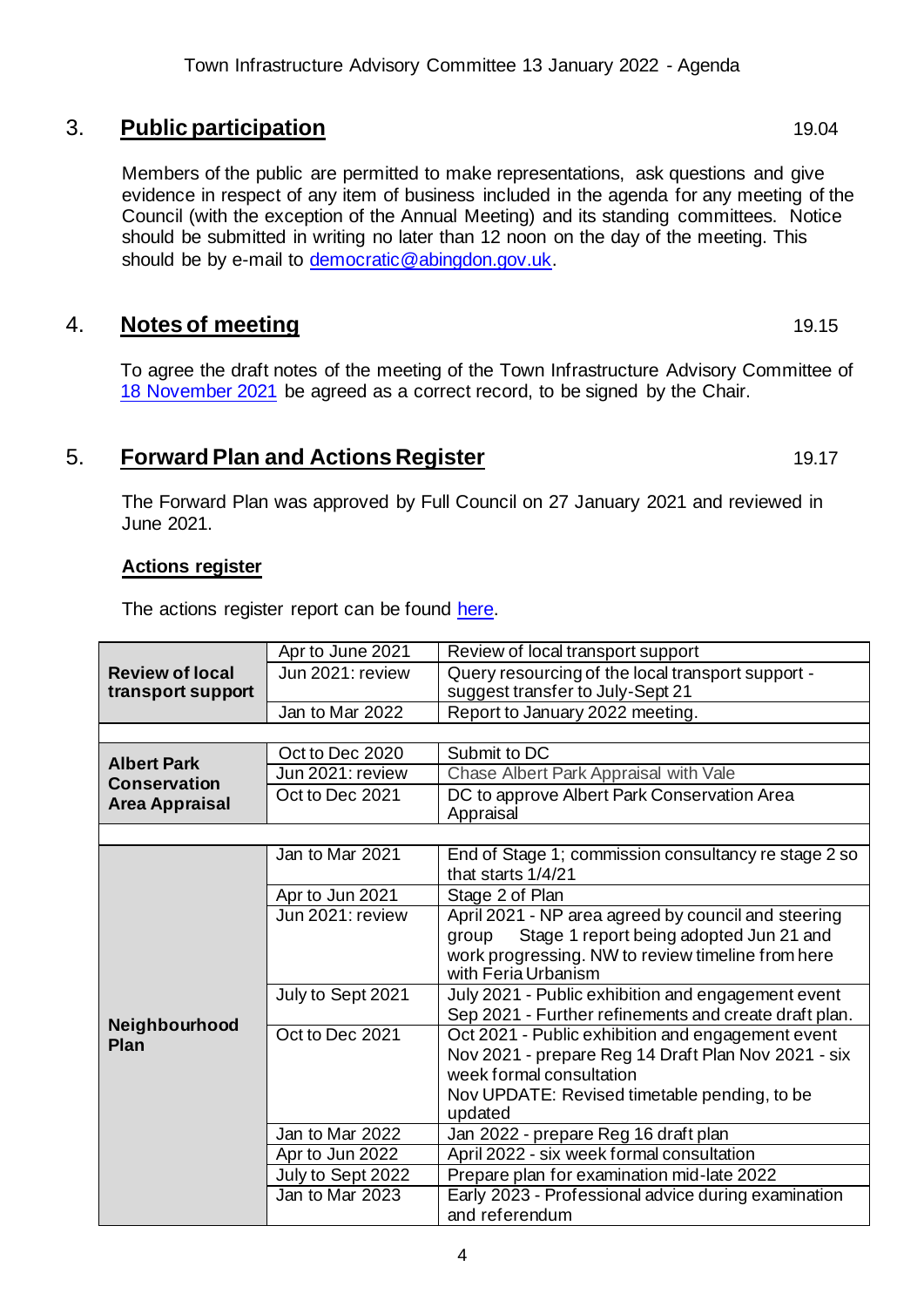| <b>Travel initiatives</b>            | Jan to Mar 2021   | Discuss the merits of the active travel and LCWHIP<br>adoption by the TC.                     |  |
|--------------------------------------|-------------------|-----------------------------------------------------------------------------------------------|--|
|                                      | July to Sept 2021 | Promote cycling and walking infrastructure. Awaiting<br>LCWHIP publication prior to adoption. |  |
|                                      |                   |                                                                                               |  |
| <b>Town Centre area</b><br>appraisal | July to Sept 2021 | Commence town centre conservation area appraisal                                              |  |
|                                      | Jan to Mar 2022   | Submit town centre conservation area appraisal to<br>district council                         |  |
|                                      |                   |                                                                                               |  |

### 6. **Neighbourhood Plan** 19.30

Update from Cllr Grace Clifton:

As councillors are aware, our original plan was to have a public engagement event in person from 20-22 January to be held in the Roysse Room. Due to the current COVID situation, we have taken the decision to move this event online and are working with FERIA to create an online room allowing members of the public to review the work of the three task groups (town centre, green spaces, character areas) and comment on their proposals. This would be open for consultation for approximately 4-5 weeks. Our aim would be to conclude the consultation with an in-person event, hopefully to be held in early March, which would take the form of an evening presentation and Q and A event, again allowing attendees to comment on findings.

I would like to take the opportunity to acknowledge the hard work of two members of steering group who are stepping down - Louise Brown and Hester Hand. Many thanks to them both for their dedication.

### **7. Sponsorship of benches** 19.40

To receive and consider a report from the Town Clerk on sponsorship of benches. This report was requested at the meeting of the Amenities and Recreation Committee on 9 June 2021 (A10).

## 8. **Cycling** 19.50

To consider any cycling projects in Abingdon which can be delivered in the short-term without the need to wait for the Local Cycling, Walking and Infrastructure Plan (LCWIP) to be reviewed by the County Council. Community Infrastructure Levy (CIL) funding may be considered for some projects. The LCWIP is recorded as an action from the Green Advisory and Scrutiny Committee (18 February 2021, GR57).

## **9. 20mph zone working group** 19.55

To receive a verbal update and recommendation from the working group established by the Town Infrastructure Advisory Committee on 18 November 2021 (T25) and agreed by the Town Council in 1 December 2021.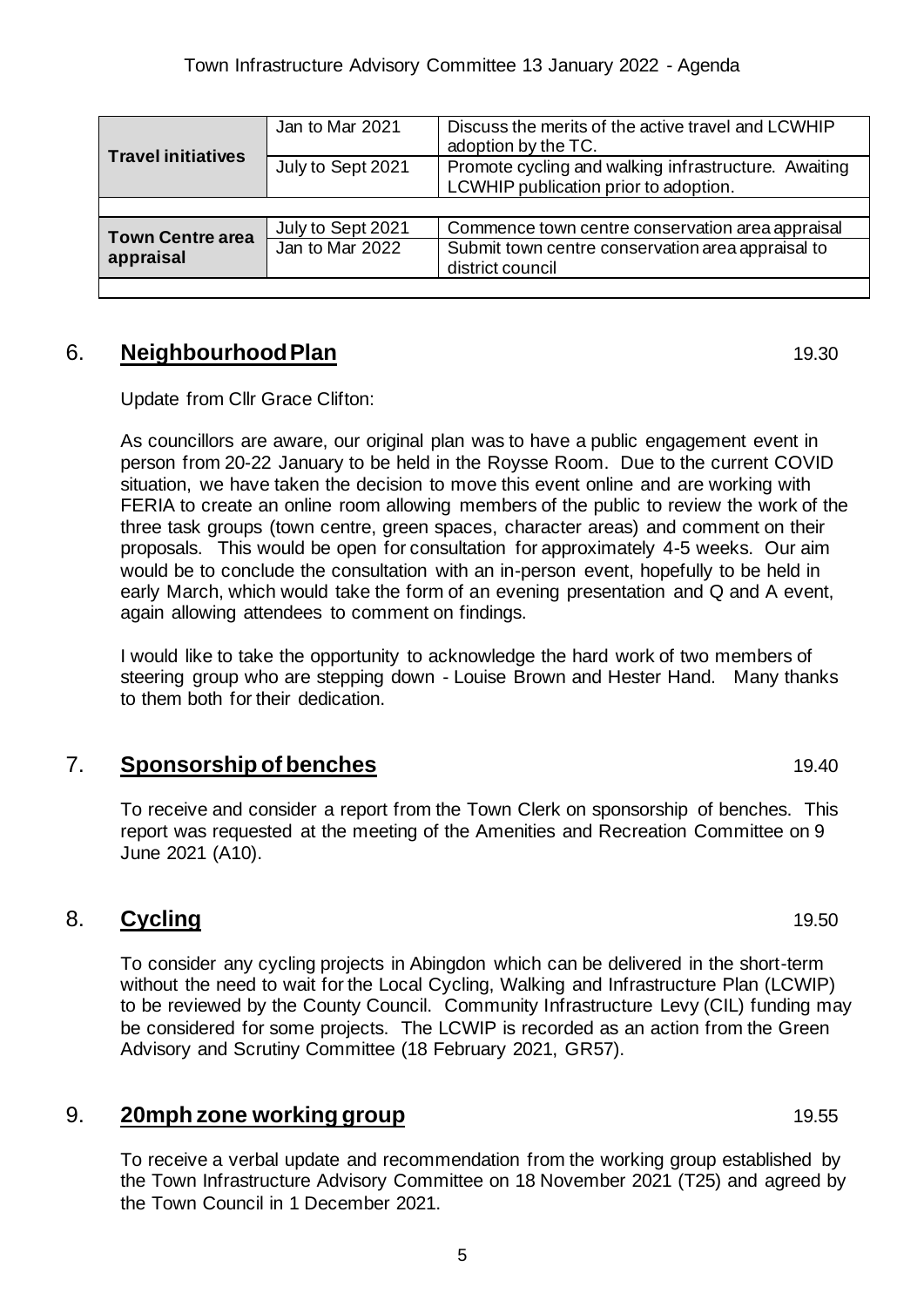### 10. **Planning panel** 20.00

To receive an update on the operation of the Planning Panel since its introduction in September 2021.

#### 11. **Fingerpost signs** 20.10

To consider whether the 'fingerpost' signs in the town centre should be maintained and if so to ask officers to review the state of all the fingers posts and report to a future meeting detailing the work required, the estimated cost, and suggestions about how the work might be carried out (i.e. Council staff or external contractor or a combination).

### 12. **Budget 2022-23** 20.15

To receive and consider a [report](https://www.abingdon.gov.uk/wp-content/uploads/2022/01/Item-12-Budget-report-13.11.22-Town-Infrastructure-Advisory-Cttee.pdf) and [appendix](https://www.abingdon.gov.uk/wp-content/uploads/2022/01/Item-12-Budget-report-APPENDIX-13.11.22-Town-Infrastructure-Advisory-Cttee.pdf) from the Deputy Town Clerk / RFO.

## **NOTIFICATIONS**

### 13. **CPRE Oxfordshire survey on flooding and pollution issues** 20.30

To receive and consider an email from CPRE on a recent survey:

We are writing to share with you the findings of a recent CPRE Oxfordshire survey of towns and parishes which has revealed the widespread nature of flooding and pollution issues across the county.

#### **At least 1 in 5 of Oxfordshire's towns and parishes face significant flooding and/or sewage issues.\***

This situation is clearly unacceptable, for the health and wellbeing of both our rivers and residents.

The full CPRE Oxon Flooding & Pollution report is available [here.](https://www.cpreoxon.org.uk/news/item/2887-1-in-5-of-oxfordshire-s-towns-and-parishes-face-significant-flooding-and-or-sewage-related-problems)

You can also see the results summarised on a [searchable Google map.](https://www.google.com/maps/d/viewer?mid=11nypXRN9JnHf4CH_m15ygezxVGjAtYy0&ll=51.81449050000004%2C-1.4414973999999958&z=10)

Our survey shows that many of the issues raised are due to specific local circumstances, and will require time and investment to resolve the situation, including better co-ordination between the various bodies involved.

However, we have made a number of recommendations including:

- Thames Water's Drainage & Wastewater Management Plan this is due out for consultation in 2022 and must demonstrate significant ambition, backed by appropriate investment.
- Oxfordshire Plan 2050 policy should support all new developments demonstrating that their associated infrastructure will either maintain or improve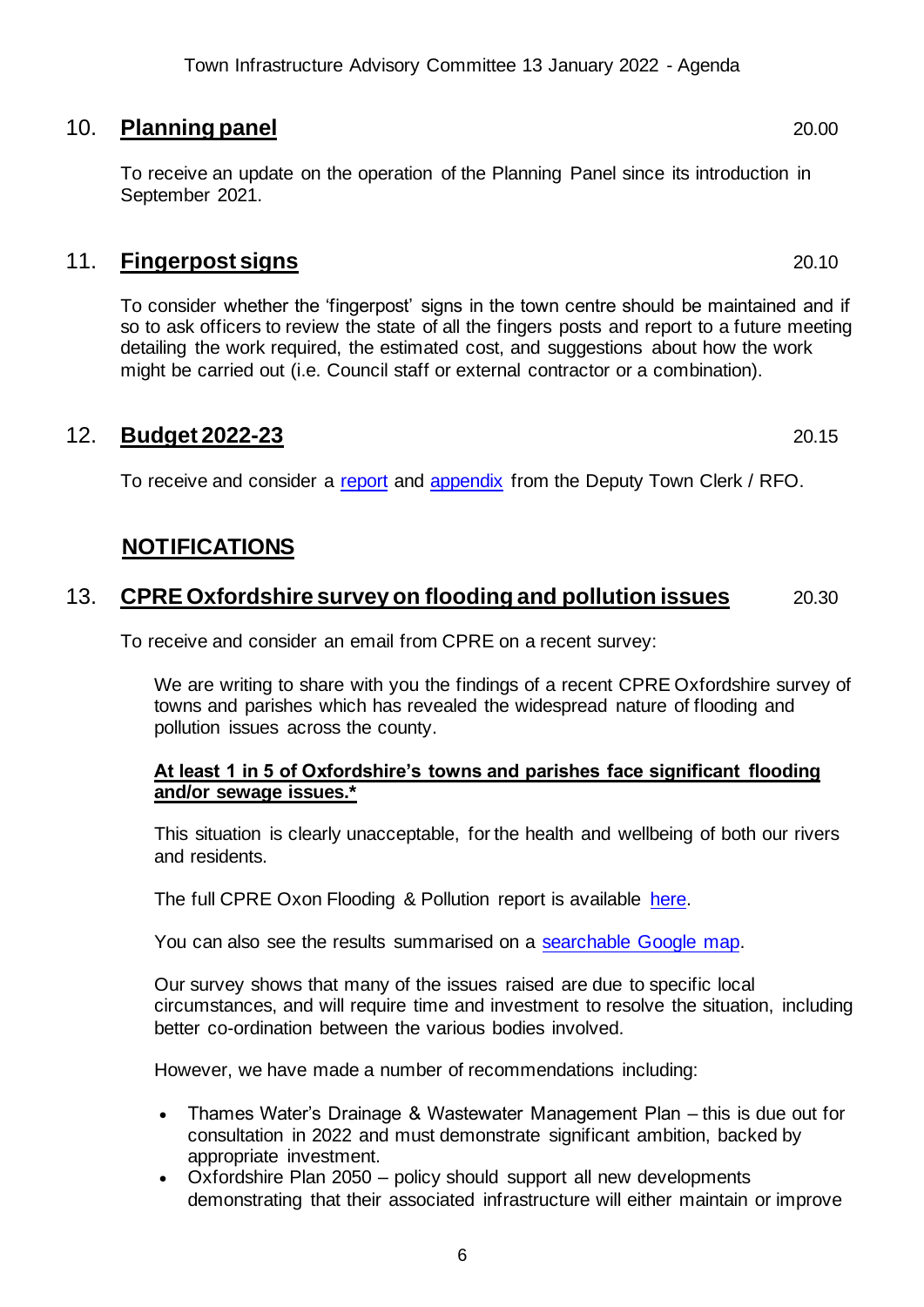7

water quality, not add to the risk of flooding, and be in place before the site is occupied.

- Planning applications Local planning authorities need to invest in expertise to provide robust consideration of drainage issues when assessing planning applications and ongoing monitoring and enforcement.
- Bathing Water Designation CPRE particularly supports calls for the River Thames and its tributaries to achieve this status, as a key driver for the health of both our rivers and our residents. Our grateful thanks to all those Town & Parish Councils that took the time to respond to the survey.

Although the formal survey is now closed, we remain interested to hear the views and experiences of other parishes [\(campaign@cpreoxon.org.uk\).](mailto:campaign@cpreoxon.org.uk)

### 14. **Dates of future meetings** 20.35

To note the dates for future meetings and items for the agenda.

- 17 March 2022
- Corporate identification on Town Council-funded infrastructure

16 June 2022

#### 15. **Exclusion of the public, including the press** 20.36

The Chair will move:

*That in accordance with section 1(2) of the Public Bodies (Admissions to Meetings) Act 1960 (as extended by Section 100 of the Local Government Act 1972), the public (including the press) be excluded from the meeting because of the confidential nature of the business to be transacted.*

Documents in relation to these items will be available to members only.

# **SECTION 2 - Confidential**

# 16. **Neighbourhood Plan** 20.37

To receive an update from Cllr Grace Clifton on confidential aspects of the Neighbourhood Plan.

## 17. **Grant-funded bus usage** 20.45

To receive and consider a report on options for bus services supported by the Town Council.